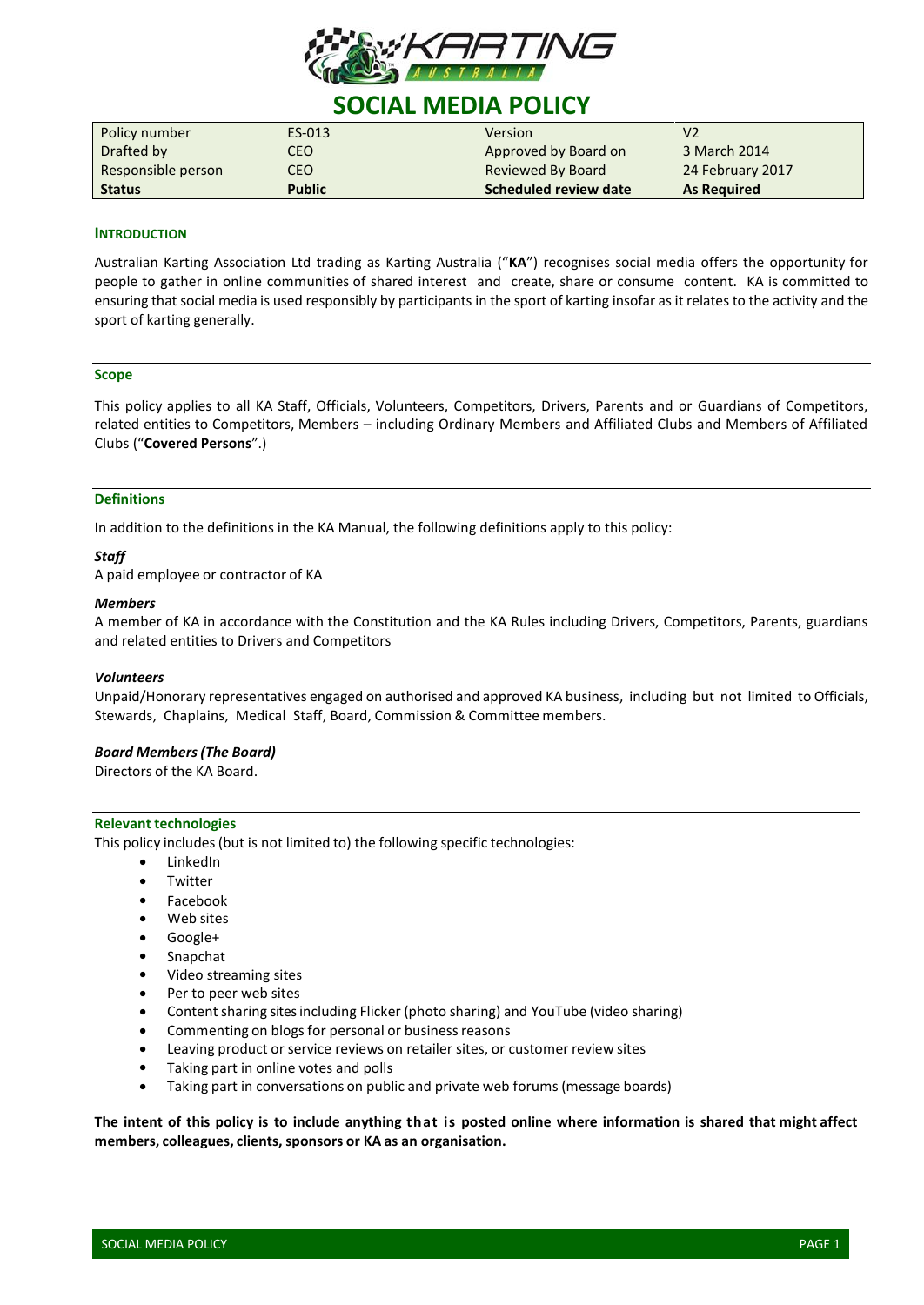# **Policy Objective**

Social media offers the opportunity for people to gather in online communities of shared interest and create, share or consume content. As a member-based organisation, KA recognises the benefits of social media as an important tool for the promotion of motorsport and for the engagement of its members.

The increasing 'dark usage' of social media to disparage, condemn, belittle, humiliate and 'troll' people (to "**Offend**" or "**Offending**") is a concerning trend that should be universally condemned and that has no place in and around our sport. Anything that gets posted on Social Media including sites like Facebook, Twitter or forums including KartBook goes into the public domain. If such posts are meant to Offend or can be interpreted as Offending then these posts could bring the sport of karting into disrepute.

This policy aims to provide some principles to follow when using social media so that Covered Persons do not Offend others and potentially breach this Policy.

# **This policy does not apply to the personal use of social media platforms by Covered Persons where the Covered Person makes no reference to KA or related issues.**

The following standards apply to the use of social media at any time when it has a clear and close connection with KA and the sport of karting.

- 1. Always follow relevant KA policies.
- 2. Do not act unlawfully (such as breaching copyright) when using social media.
- 3. Be clear that your personal views are yours, and not necessarily the views of KA.
- 4. Do not disclose confidential information obtained through work or when volunteering at a KA event.

# **OFFENDING CONDUCT - Cyber-bullying, Harassment, Offensive Conduct On-line**

Cyber-bullying or stalking occurs when someone engages in offensive, menacing or harassing behaviour through the use of technology. It can happen to people at any age, any time, and often anonymously.

Examples of cyber-bullying, harassment, offensive conduct on-line include but are not limited to:

- posting hurtful messages, images or videos online
- repeatedly sending unwanted messages online
- sending broadcast emails to large numbers of recipients
- sending abusive texts and emails
- excluding or intimidating others online
- creating fake social networking profiles or websites that are hurtful
- nasty online gossip and chat, and
- any other form of digital communication which is discriminatory, intimidating, intended to cause hurt or make someone fear for their safety.

Cyber-bullying, harassment, offensive conduct on-line is a breach of KA's National Competition Rules and KA Policies including but not limited to:

- Member Protection
- Code Of Conduct
- Social Media
- Anti-Discrimination Harassment and Bullying Policy

More extreme cases may also be a breach of Australian law.

There are Australian laws which apply to serious online harassment, stalking and online bullying behaviour. Under the *Criminal Code Act 1995 (Cth)* it is an offence to use the internet, social media or a telephone to menace, harass or cause offence – offences carry heavy maximum penalties including jail time.

#### **Policy Statement**

The web is not anonymous. Covered Persons should assume that everything they write or re-publish online can be traced back to them.

Due to the unique nature of KA, the boundaries between a Member's profession, volunteer time and social life can often be blurred. It is therefore essential that Members and Volunteers make a clear distinction between what they do in a personal or professional capacity and what they do, think or say in their capacity as a volunteer for KA.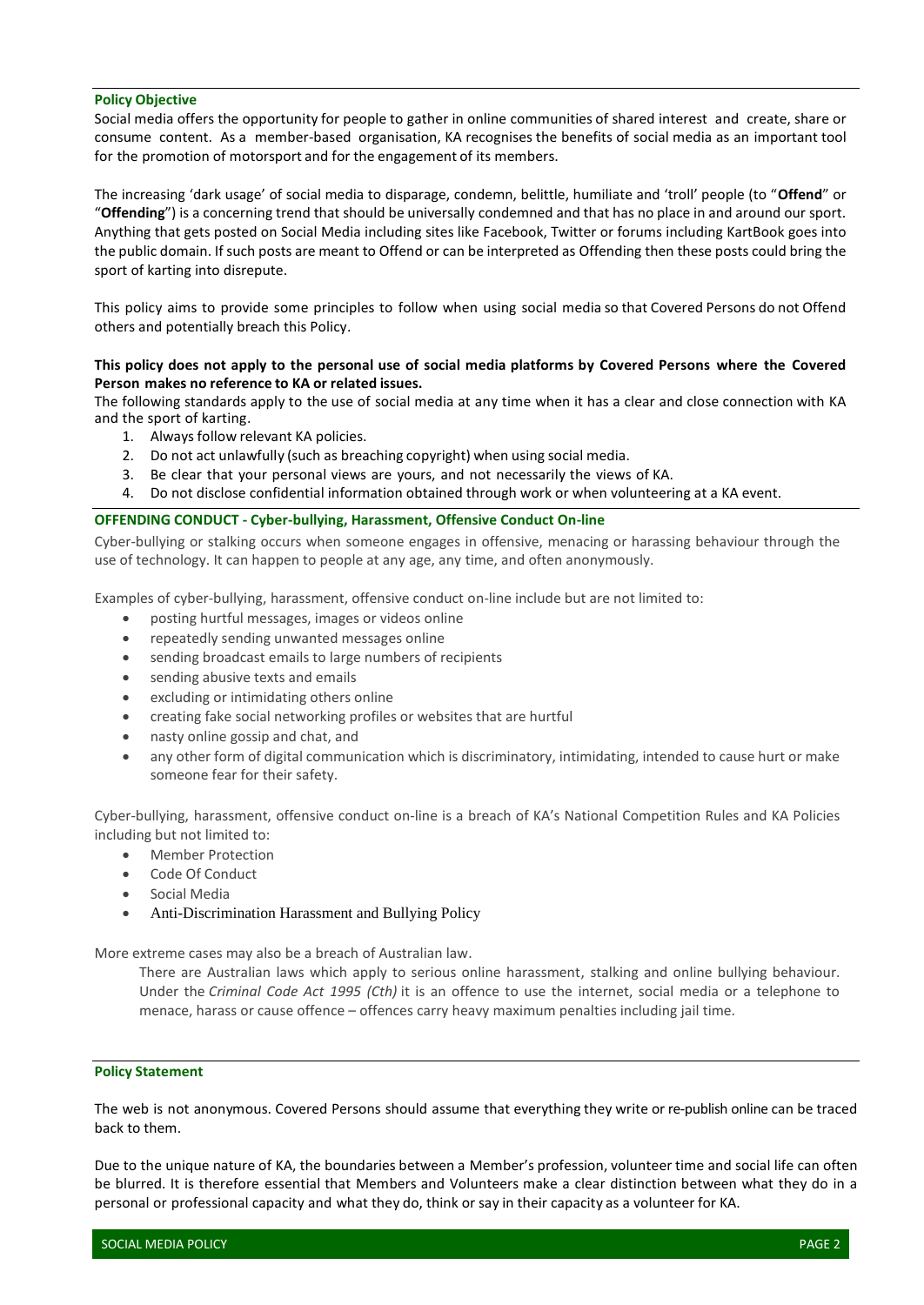When using the Internet for professional or personal pursuits, all staff, Members and volunteers must respect the KA brand as well as KA staff, Members and volunteers and KA policies and procedures.

Competitors, Drivers, parents, guardians, support crew and support team members must respect their fellow Competitors, volunteers, Officials, the KA brand, KA processes and the sport of karting generally.

For Covered Persons using social media, such use:

- Must not contain, or link to, libelous, defamatory or harassing content;
- Must not comment on, or publish, information, photos or video that is confidential or in any way sensitive to KA, its affiliates, partners or sponsors, and care should be taken to ensure the appropriate person at a Club/State or management level has given written consent to create the post, page orforum. Must not publish information that should not be made public and seek permission to publish others information before doing so. If unsure whether information can be made public, do not publish it and seek advice;
- Should refrain from posting any information or photos of a sensitive nature: this could include track condition, driver condition, accidents, incidents etc.

When using social media, Covered Persons should ensure that you:

- Protect your personal privacy and that of others by not including personal information about yourself or others in your posts to our social media channels (for example, email addresses, private addresses or phone numbers);
- Be very careful with the use of someone else's name in all posts unless you have their permission to use it, then do not use it;
- Represent your own views and not impersonate or falsely represent any other person;
- Do not make or republish disparaging remarks or comments about the sport, Officials, Competitors and administrators;
- Do not use or republish abusive language and do not harass or threaten others;
- Do not make or republish defamatory or libelous comments;
- Do not use or republish insulting, provocative, hurtful or hateful language;
- Do not belittle any person;
- Do not use or republish obscene or offensive language;
- Do not post or republish material to KA's social media channels that infringes the intellectual property rights of others;
- Do not post multiple versions of the same view to KA's social media channels or make excessive postings on a particular issue;
- Do not promote commercial interests in your posts to KA's social media channels;
- Do not include internet addresses or links to websites, or any email addresses in your post to KA's social media channels;
- Do not do anything that potentially contravenes any of KA's Policies.

Officials may post appropriate comments and photos at the end of the meeting or while on a break from their duties. However, please always think before posting.

Under no circumstance should offensive comments be made about Covered Persons or the sport of karting online.

Cyber bullying and breaching this Social media Policy are offences under KA Rules and Policies that could if proven lead to lengthy suspensions from the sport. See the KA Member Protection Policy and the KA Anti-Discrimination, Harassment and Bullying Policy for information on cyber bullying.

#### **Breach of Policy**

Detected breaches of this policy should be reported as follows.

#### **At or During a Race Meeting**

If an alleged breach occurs at or during a Race Meeting in which you are a participating by another member who is participating in the same Race Meeting, you should report it (along with evidence that supports that a breach has occurred) to the Stewards of the Meeting for action.

#### **Away From a Race Meeting**

If an alleged breach occurs at some other time, the matter may be dealt with in any of the following ways:

# **1. Report To Your Club**

If the alleged breach involves another member of your Club, report the matter (along with evidence that supports that a breach has occurred) to your Club Secretary. The Club Executive or the Club MPIO should try to resolve the matter between the Offended and the Offending persons.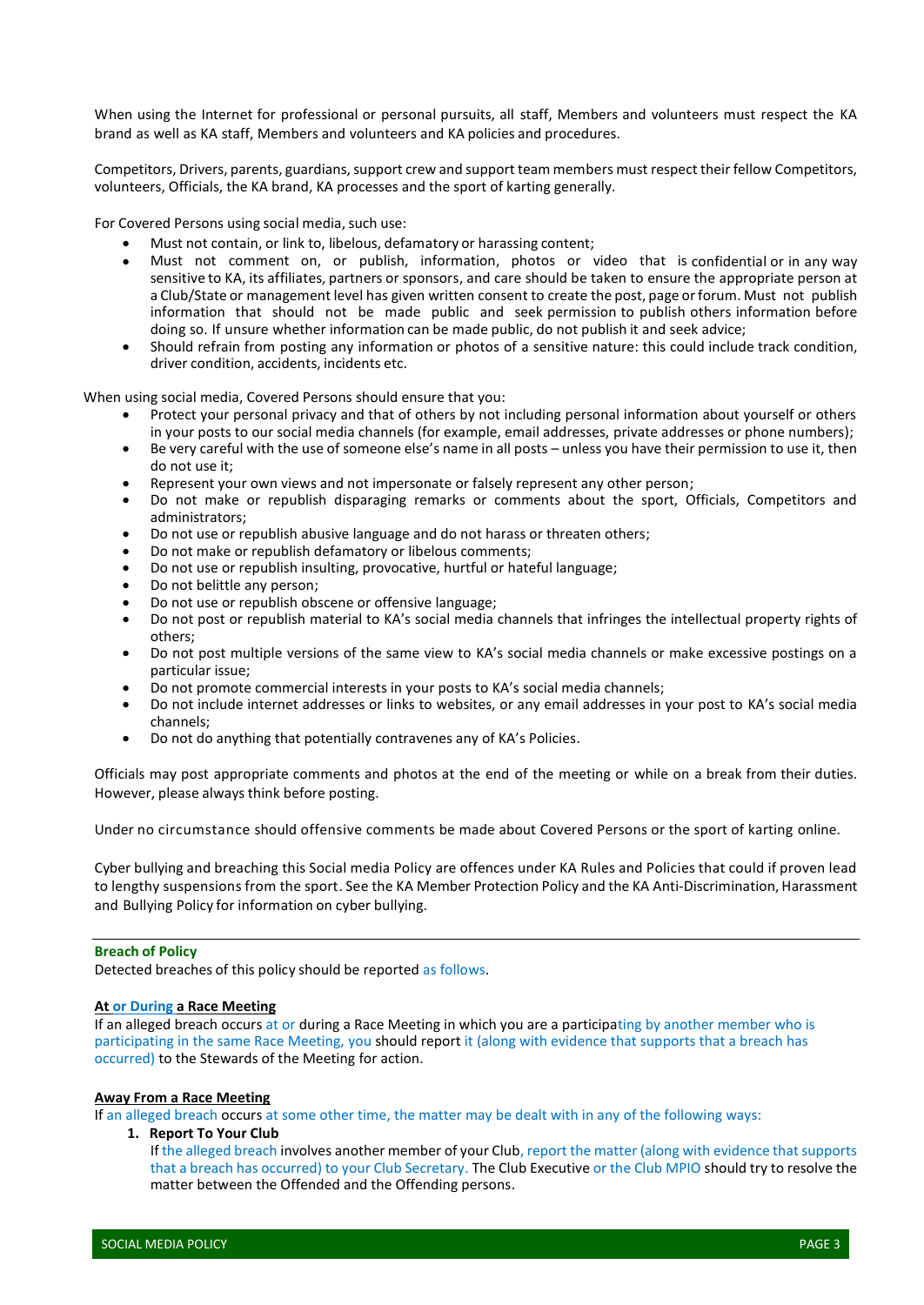# **2. Report to your State Association**

- a) If a report to your Club in accordance with point 1 above does not result in satisfactory resolution of the matter, then the matter may be referred by the Club to your State Association Secretary for action. Such action may include:
	- o Referral of the matter to a State Disciplinary Tribunal; or <br>
	Referral of the matter to KA for further assessment and a
	- Referral of the matter to KA for further assessment and action.
- b) If the alleged breach involves a person or persons from another Club, report the matter (along with evidence that supports that a breach has occurred) through your Club Secretary to the State Association for action. Such action may include:
	- o Referral of the matter to a Disciplinary Tribunal; or
	- o Referral of the matter to KA for further assessment and action

# **3. Report by KA**

- a) The CEO shall have the discretion to refer any alleged breach of this policy to:
	- o The National Tribunal Registrar with a request that the matter be referred to a Disciplinary Tribunal for hearing and determination as an offence under the National Competition Rules; and/or
		- o An MPIO to be dealt with in accordance with the KA Member Protection Policy.

# **Related Policies**

Member Protection Policy Code Of Conduct Anti-Discrimination Harassment and Bullying Policy

# **Policy Manager**

CEO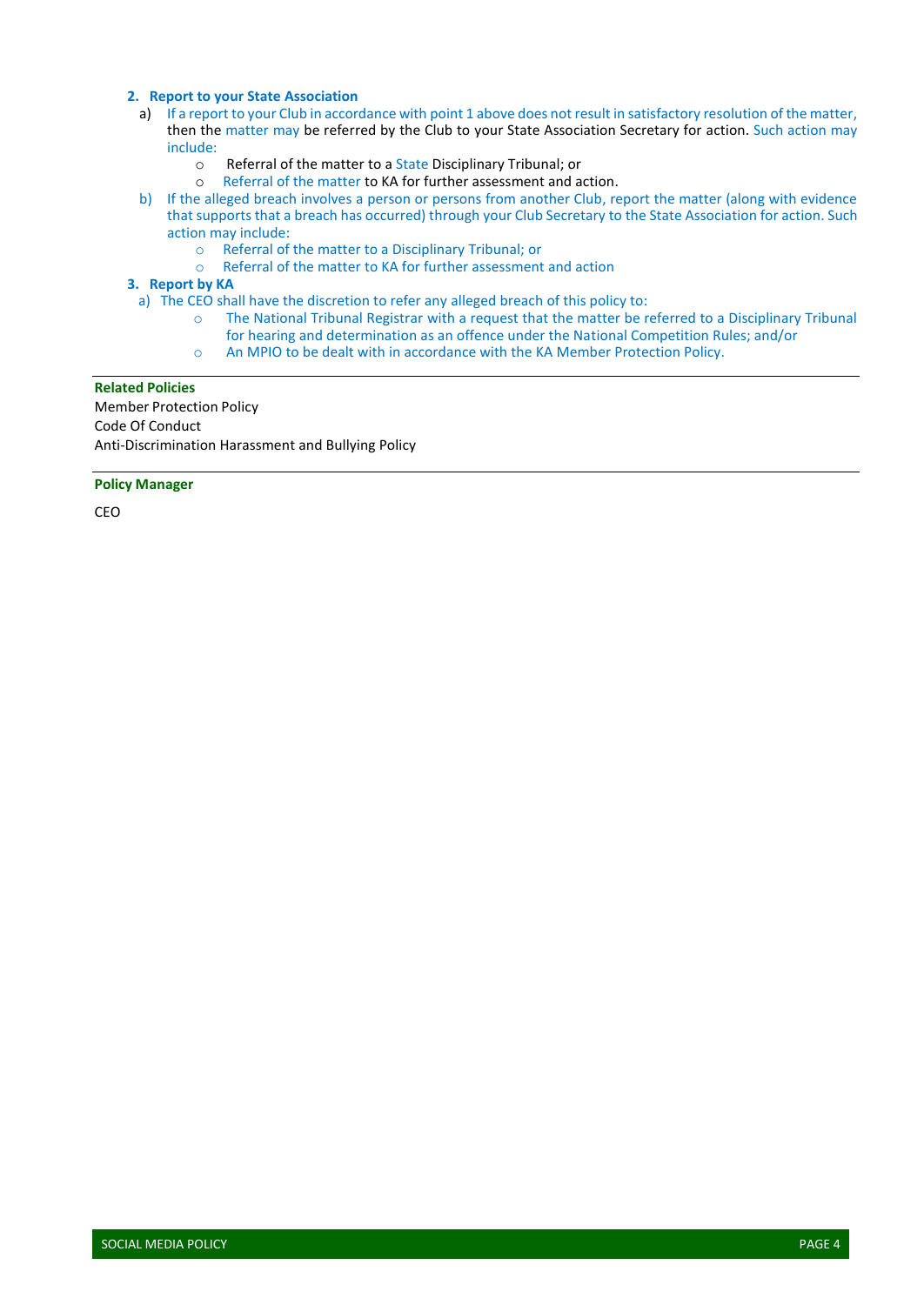# **APPENDIX A TO THIS SOCIAL MEDIA POLICY**

# **Acceptable Use of Our Facebook Page and Social Media Channels**

Karting Australia welcomes comments on our social media channels, including Facebook and Twitter. We want to hear from our fans about what they love about karting, what is happening in the world of Australian karting, upcoming events and your accomplishments

You are welcome to express your views, comments and ideas about Karting – you should keep your posts positive all times.

You should show courtesy and respect to others and must not use our social media channels to abuse others, expose others to offensive or inappropriate content, or for any illegal purpose. Negativity and unconstructive comments do not advance the promotion of the sport of karting. You should refrain from making such comments.

When using our social media channels, please ensure that you:

- Protect your personal privacy and that of others by not including personal information about yourself or others in your posts to our social media channels (for example, email addresses, private addresses or phone numbers);
- Be very careful with the use of someone else' name in all posts unless you have their permission to use it then do not use it;
- Represent your own views and not impersonate or falsely represent any other person;
- Do not make disparaging remarks or comments about the sport, Officials, Competitors and administrators;
- Are not abusive language and do not harass or threaten others;
- Do not make defamatory or libelous comments;
- Do not use insulting, provocative, hurtful or hateful language;
- Do not belittle any person;
- Do not use obscene or offensive language;
- Do not post material to KA's social media channels that infringes the intellectual property rights of others;
- Do not post multiple versions of the same view to KA's social media channels or make excessive postings on a particular issue;
- Do not promote commercial interests in your posts to KA's social media channels;
- Do not include internet addresses or links to websites, or any email addresses in your post to KA's social media channels.

Karting Australia reserves the right to enforce this Acceptable Use policy at its discretion. Karting Australia may remove any posted messages that it considers to be in breach of our Member Protection Policy, our general Social Media Policy, this Policy, our Code of Conduct and our Anti-Discrimination Harassment and Bullying Policy. You may also be banned or blocked as a user with the right to comment from our social media sites.

#### **Social Responsibility**

Karting Australia is an equal opportunity organisation which values diversity. We are committed to the health, safety and general well-being of all our members and personnel. As an organisation we are dedicated to providing a safe environment free from bullying, harassment, discrimination and abuse for all of our members, Drivers, Competitors, Officials, administrators, volunteers and supporters.

Karting Australia is committed to ensuring that everyone associated with Karting activities complies with our Policies, including but not limited to our Member Protection Policy and Code of Conduct. Karting Australia adopts, and requires our Officials and administrators to adopt, a ZERO TOLERANCE approach to bullying, harassment, discrimination and anti-social behaviour.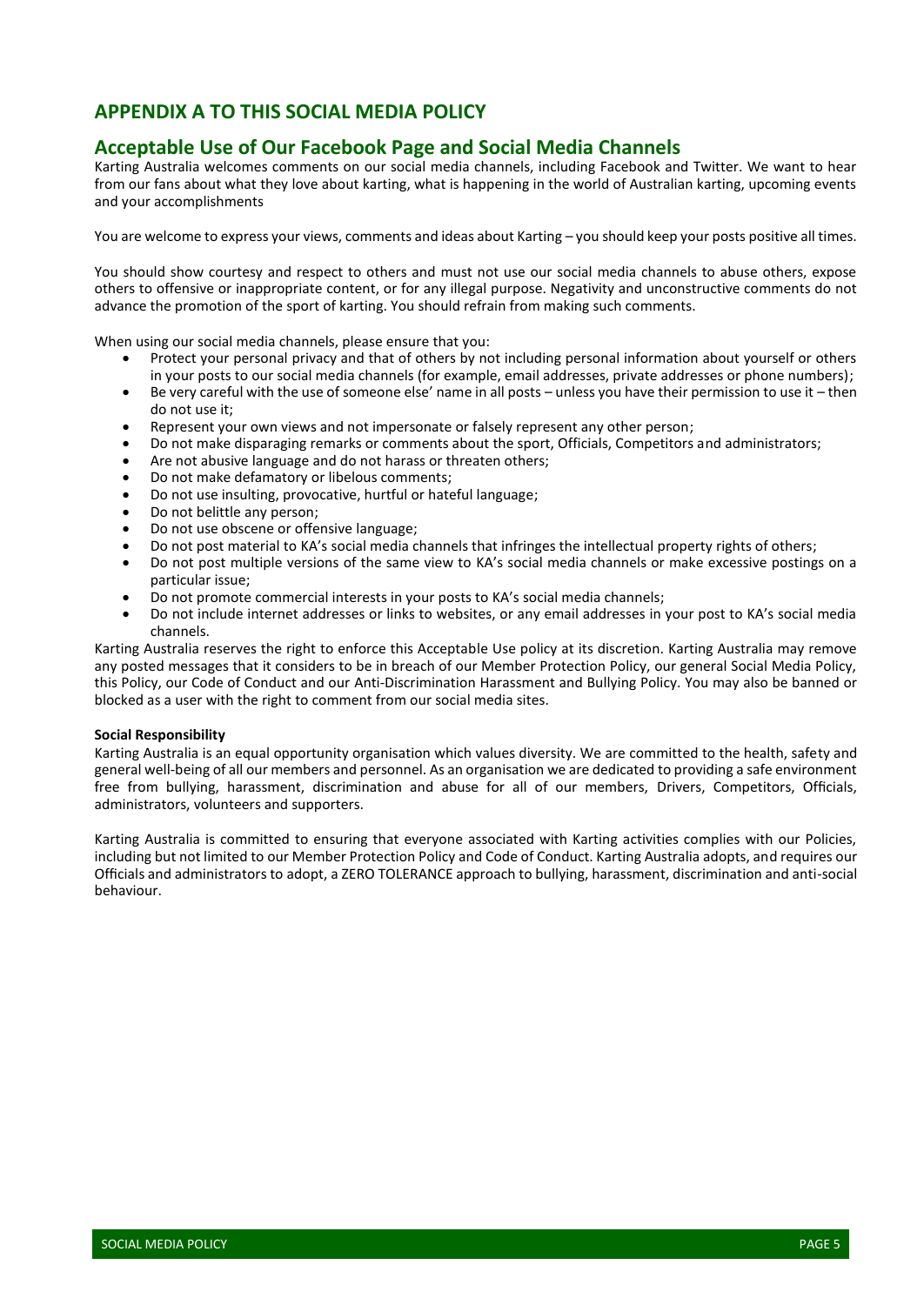



# **STATEMENT ON SOCIAL MEDIA From The Karting Australia Board and Member State Presidents**

2 March 2016

Of recent times a number of active participants in Karting Australia sanctioned events have engaged in activities that are very clear breaches of our sport's Member Protection Policy including our Code of Conduct (and in some instances breaches of the law) that clearly bring our sport into disrepute.

They have used social media outlets including Facebook and Kartbook in the most unacceptable and irresponsible of manners to denigrate and defame members of the Karting Australia staff, Board, competitors (including junior competitors), suppliers and volunteer officials who give their service free of charge to our sport.

Not only have they made up and spread completely false and misleading information, some have fabricated and posted to these sites the most outrageous of lies.

Clearly their sole objective can only be to publicly denigrate and tarnish the reputations of good people. Foolishly, too many of our current karters, along with a large number of people who have absolutely no involvement whatsoever in our sport today have joined in this public and completely undeserving shaming of people by sharing and further commenting upon some of these posts.

Apart from causing harm and distress to the individuals concerned, this behaviour brings shame to karting, brings our sport into disrepute and is completely counterproductive to growing the sport of karting. Why would someone even contemplate joining our sport if they came across some of these outrageous posts (that pretend to be based in fact) on the internet?

Social media can be incredibly powerful when used properly and positively. If used as a legitimate promotional tool, it is cost effective and a great medium to drive participation in specific events and the sport generally. The Victorian Country Series promotion of their State Series and their recent first round event at Cobden is a great example of excellent promotion for the sport through social media.

Equally, it can be incredibly destructive and soul destroying when people decide to denigrate people and to make up and spread complete lies about people who are unable to defend themselves against, what at times has become a public lynch mob that just want to believe the worst about people and about the administration and administrators of our sport. Recently Facebook has shut down two public groups that have been the single greatest initiators of numerous hateful and defamatory statements and posts that are predominately about members of Karting Australia's staff, members of the Board and officials. Facebook do not take those decisions lightly. The person who set up these groups is not known to be a member of any Karting Australia affiliated club but for whatever reason he appears to have had repeated vendetta's against most people in any position of authority within the former AKA Inc. and now Karting Australia. Many of the 'followers' of these groups and commenters and initiators of the posts to the group are members of affiliated Clubs. Following is an extract from the Australian Karting Manual:

*"Social Responsibility*

*KA is an equal opportunity organisation which values diversity. We are committed to the health, safety and general well-being of all our members and personnel. The organisation is dedicated to providing a safe environment free from bullying, harassment, discrimination and abuse for all of our members, Competitors, Officials, administrators, volunteers and supporters.*

*KA is committed to ensuring that everyone associated with Karting activities complies with our Policies, including but not limited to our Member Protection Policy and Code of Conduct. KA adopts, and requires our Officials and administrators to adopt, a ZERO TOLERANCE approach to bullying, harassment, discrimination and anti-social behaviour."*